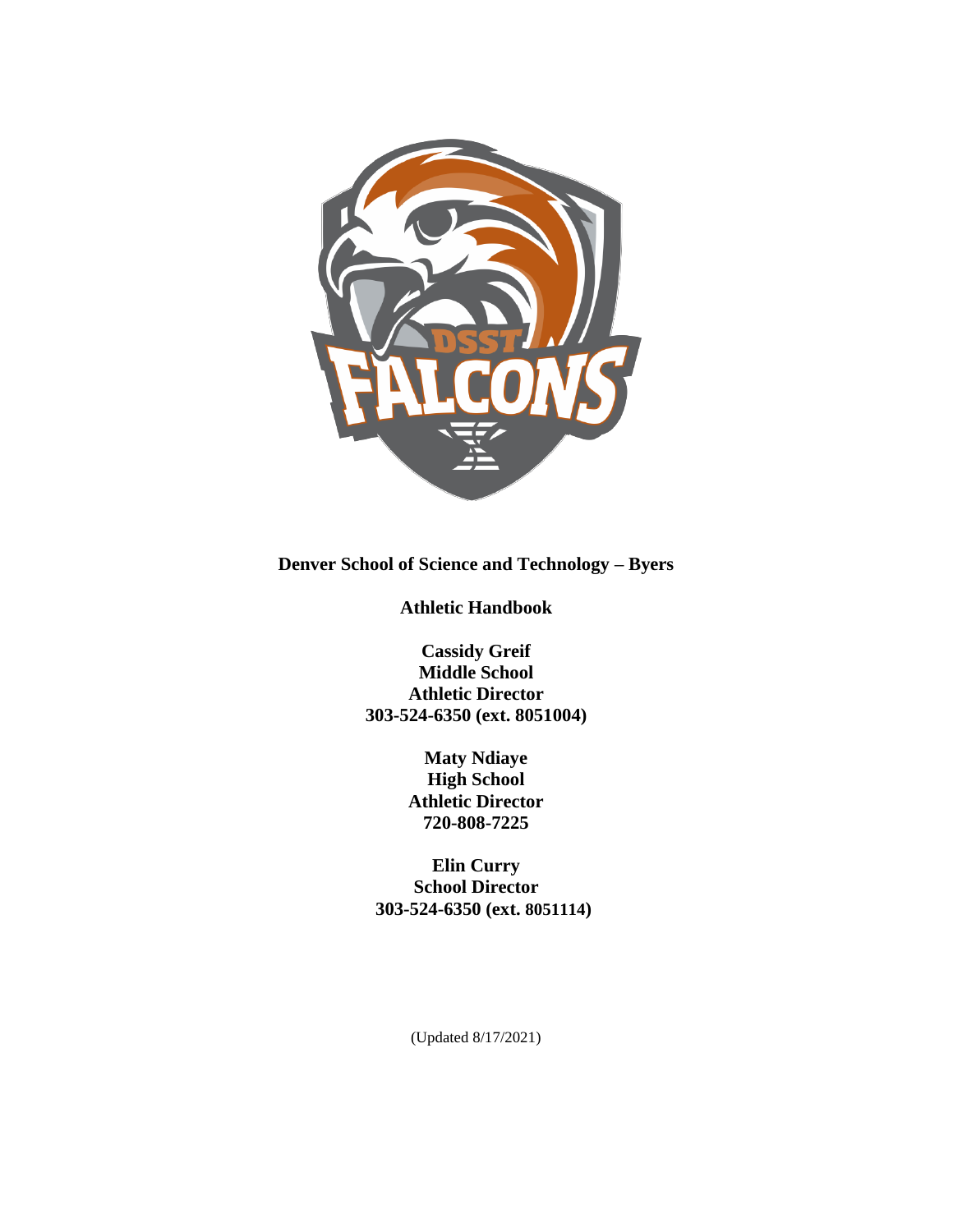## **MISSION AND VISION OF DSST PUBLIC SCHOOLS**

## **MISSION**

DSST Public Schools transforms urban public education by eliminating educational inequity and preparing all students for success in college and the 21<sup>st</sup> century.

## **VISION STATEMENT**

- To become a premiere network of schools in Colorado where 100% of our students meet state standards in math, science and English in our Prep Academy.
- To create an innovative school where students acquire a rigorous academic foundation that they can apply to the community and world around them in meaningful ways.
- To create a rigorous and supportive academic program which will prepare 100% of our students to earn acceptance into the college of their choice and where they gain the necessary skills to successfully earn a college degree.
- To graduate students with character and a sense of civic responsibility of whom a significant percentage will assume leadership positions in an increasingly scientific and technology based society.
- To be an innovative and model school that helps to redefine the American high school experience.

## **ATHLETIC PHILOSOPHY OF DSST BYERS ATHLETIC DEPARTMENT:**

Athletics are an essential part of the DSST educational experience and are a central component to the school's mission. The DSST athletic program emphasizes solid core values, sportsmanship and commitment to excellence. Membership on a team comes with the obligation to attend and work hard at practices and to put forth a high degree of effort in game situations. The level of commitment required rightly increases as the level of competition increases.

# **DSST BYERS ATHLETIC DEPARTMENT MISSION:**

The mission of the Athletic Department at DSST: Byers is to promote the academic, emotional and physical development of our students through teamwork, sportsmanship and athletic competition.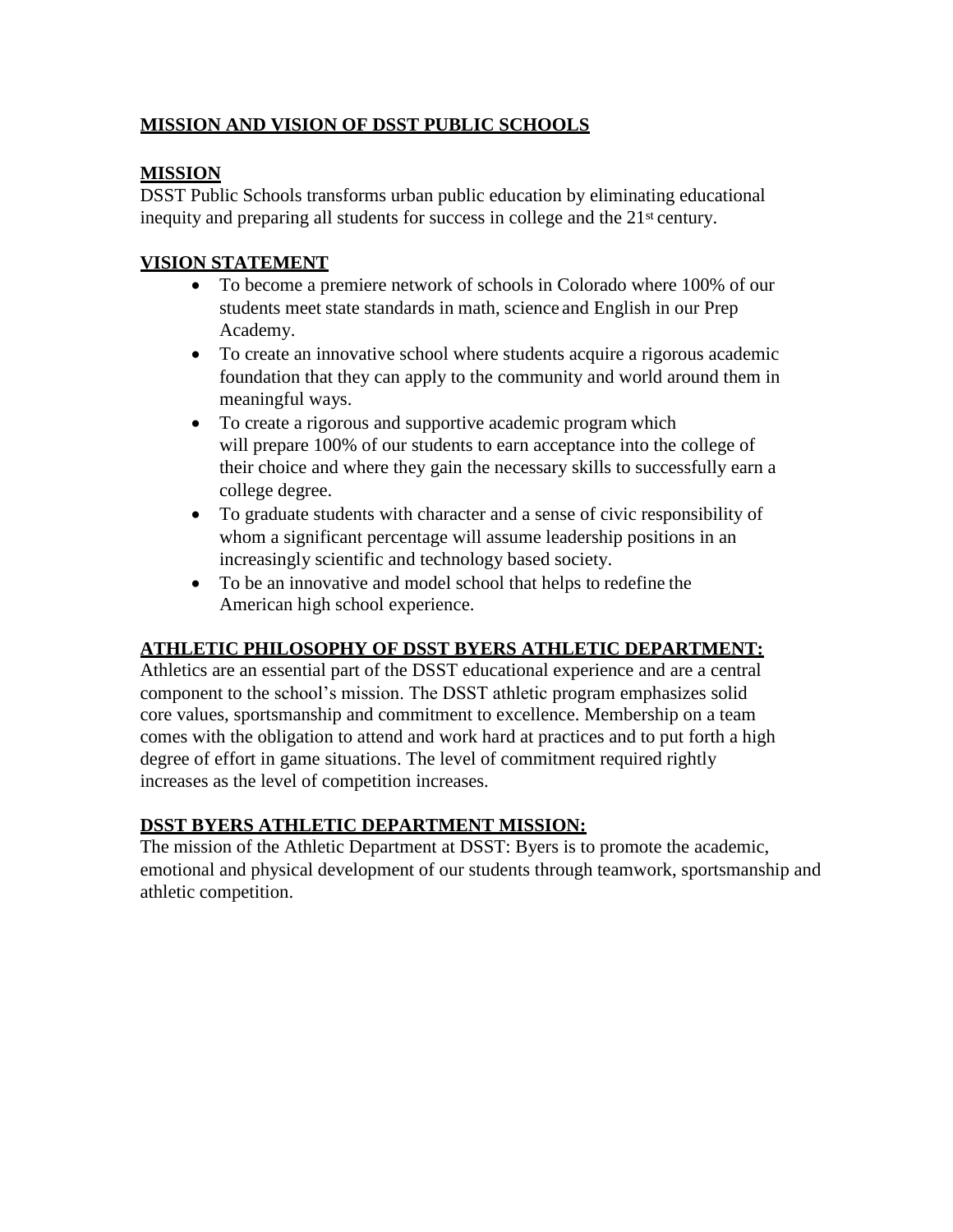# **BEST PRACTICES FOR DSST BYERS ATHLETIC DEPARTMENT:**

Interscholastic athletics plays an important role in the lives of children. The school's athletic program is an essential part of the education of students, fostering the development of character, life skills, sportsmanship, and teamwork.

- 1. The school's athletic program embodies the mission,philosophy, and objectives of the school.
- 2. The school ensures that coaches have appropriate training and knowledge of the school's mission, philosophy, andobjectives.
- 3. The school strives to achieve equity in its athletic programs.
- 4. The school's athletic program is considered to be an integral part of the school's curriculum.
- 5. The school is committed to the safety and physical and emotional health of participants in the athletic program.
- 6. The school's athletic program values the dignity and worth ofthe individual in a context of common purpose and collective achievement.
- 7. Teachers are coaches-coaches are teachers.
- 8. The school ensures that coaches have an understanding ofthe development needs of the children with whom they work.
- 9. Coaches design and implement activities that improvethe knowledge and skills of all participants.
- 10. Coaches have a collegial relationship with other educatorsand contribute to the school's understanding of the whole child.
- 11. The school educates parents about the philosophy, policies,and appropriate expectations of the athletic program.
- 12. The school defines and communicates standards of conductto players, spectators, coaches, and other teams.
- 13. The school works directly and candidly with other schools to prevent abuses in the following areas: recruitment, eligibility, transfer of student athletes, and admission.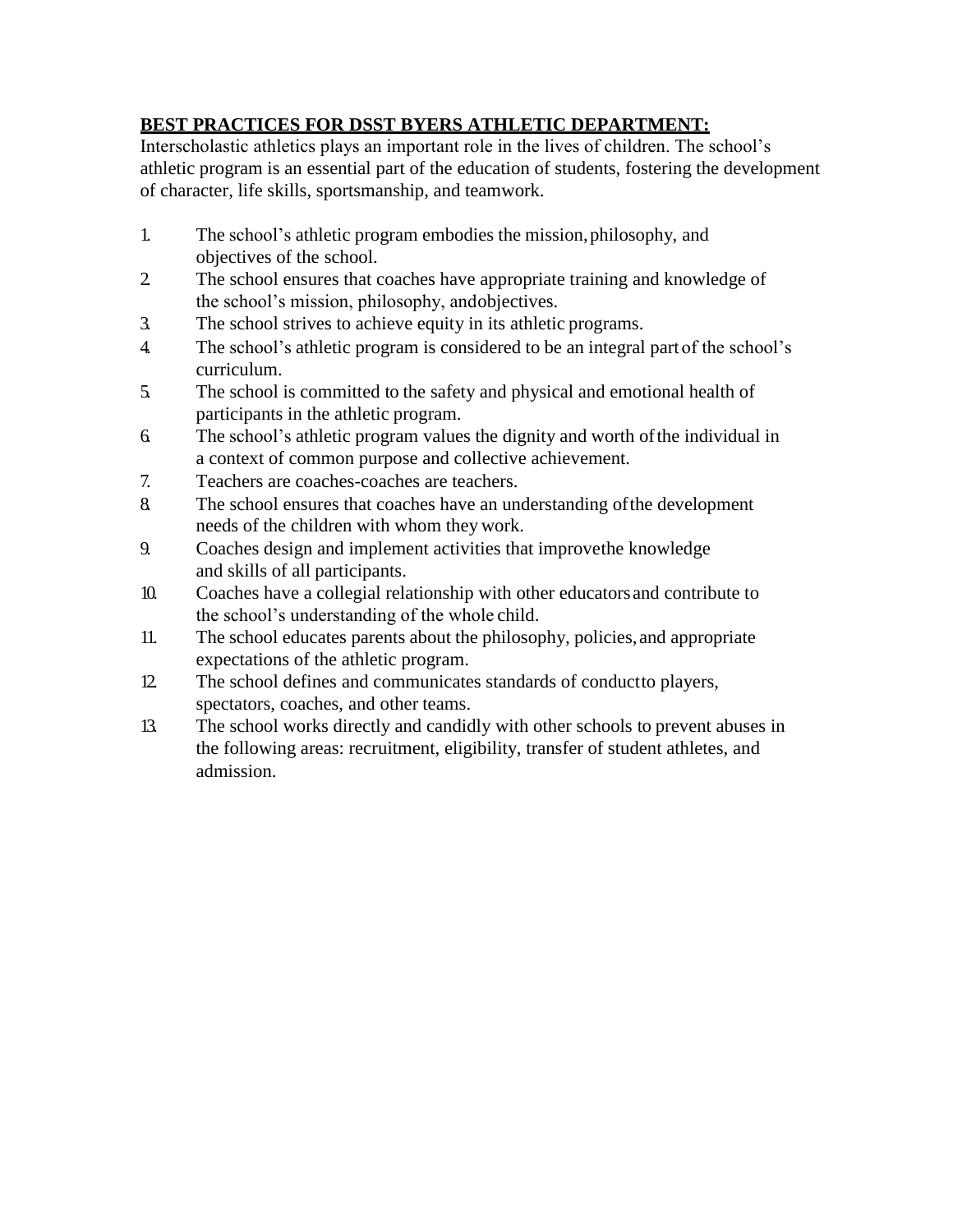### I**NTERSCHOLASTIC SPORTS**

Presently, the athletic program provides opportunities for students to participate at various levels of competition in the following sports:

## **FALL – Sports**

- Cross Country MS/HS
- Volleyball MS/HS
- Boys Soccer MS/HS

## **WINTER – Sports**

- Boys Basketball MS/HS
- Girls Basketball MS/HS
- Cheerleading  $-$  HS/MS

### **SPRING - Sports**

- $\bullet$  Girls Soccer MS/HS
- $\bullet$  Co Ed Flag Football MS
- Boys Volleyball HS

### **YEAR ROUND – Sports:**

- $\bullet$  Spirit MS/HS
- Speech and Debate

## **DSST Athletic League (Middle School Only)**

DSST: Byers Middle School is a member of the **DSST Athletic League** and must follow all league rules. Students and parents will be required to have league forms on file before they are eligible for participation in DSST Byers athletics. All schools do charge entrance fees in order to view athletic events.

### **CHSAA and Confluence League (High School Only)**

DSST: Byers High School is a member of the Colorado High School Activity Association (CHSAA) and the **Confluence League**. Students and parents must follow all league rules. Students and parents will be required to have league forms on file before they are eligible for participation in DSST Byers athletics. All schools do charge entrance fees in order to view athletic events.

## **TEAM SPORT PARTICIPATION PHILOSOPHY**

Athletes are involved in team practice up to five days a week. Coaches use that time to allow all athletes to develop skills and game strategies. Game participation is the reward for accomplishment made and effort given during practice. Game participation is of great importance to the athlete and the coach. Competitive games are scheduled in order to provide experience for the participants. Participation requirements vary according to level. Of primary importance at all levels in determining participation are ability, attitude, coach ability, commitment, effort, fitness and knowledge of fundamentals. **By DSST rules**, **a student must be in school by the start of the day of a game or scrimmage in order to be eligible to participate in that activity**.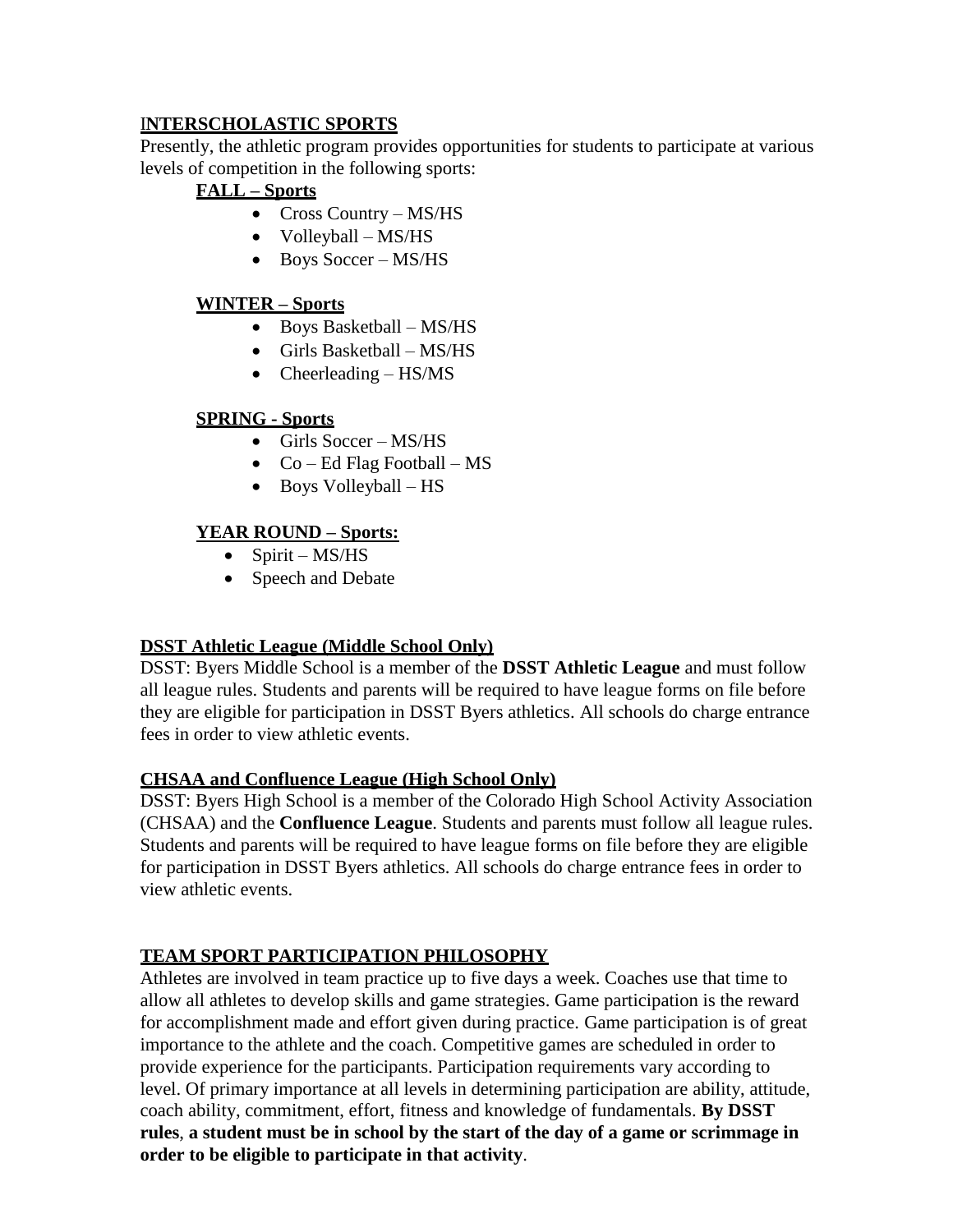### **MIDDLE SCHOOL**

At Middle School level learning the fundamentals of the sport and understanding how to play the sports is the focus. Participation and training so the student athletes are prepared for the demands of high school athletics. A team member is **NOT** guaranteed playing time

### **JUNIOR VARSITY**

Skill development, participation and training athletes for the Varsity level are the primary objectives of Junior Varsity sports. Playing time increases by contributing to team goals. Being a member of a junior varsity team does **NOT** guarantee a predetermined amount of playing time.

## **VARSITY**

Selection to a varsity team is based on ability, attitude, effort, knowledge of fundamentals and commitment. Players earn the privilege to play. The best players play as much as necessary to help win the game. **A team member may play every minute, or sit the bench the entire game depending on competitive circumstances.**

## **CRITERIA FOR TEAM SELECTION**

The number of students permitted on some teams may be limited due to allowable roster sizes. For these teams, a tryout will be conducted. At the tryout, all student athletes will be afforded an opportunity to showcase their talents and earn a spot on the roster. Basis for team selection will be at the sole discretion of the coach. Coaches will utilize a clear and concise rubric for the tryout period. The tryout rubric criteria will include, but is not limited to, the following indicators:

- Demonstration of positive behavior and attitude
- Demonstration of good sportsmanship and teamwork
- Demonstration of physical fitness
- Demonstration of required skills (sport-specific skills testing)

### **Attendance Policy**

Every student participating in a competitive sport must attend all practices in order to receive playing time. An unexcused absence is any absence that is not approved prior to practice by the coach of the activity or sport. Student-athletes are NOT permitted to play in a home/away game or practice on a day that they are away from school. They are also not permitted to travel to away games if they are academically ineligible.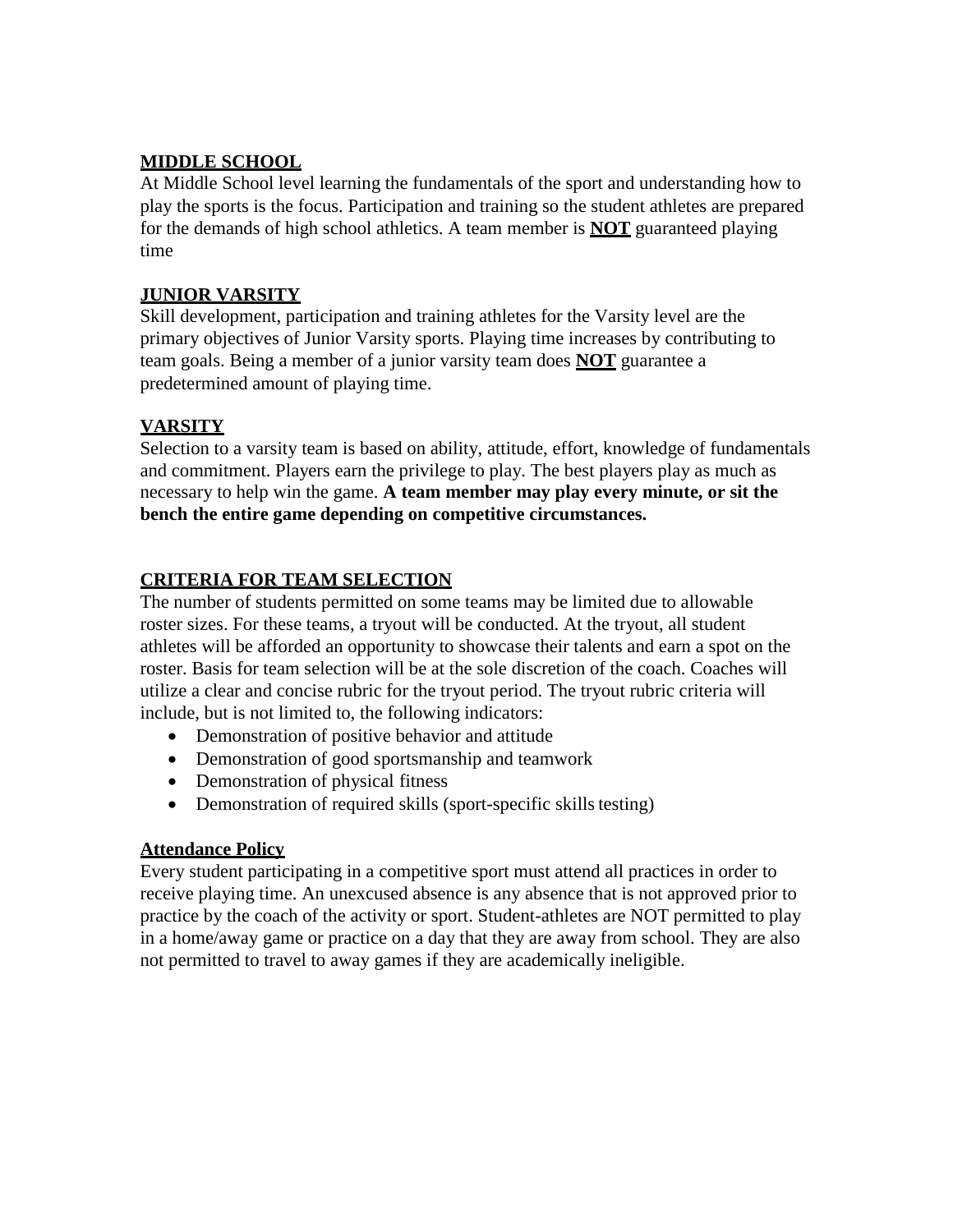### **Chain of Communication Expectation for Parents:**

In order to ensure consistently among administrators, teachers, coaches, players, and parents the following chain of communication should always be followed for any issues that may arise during the season.

- 1. **Player/Parent** talks to Coach (Coach informs athletic director)
- 2. **Player/Parent/Coach** talk with athletic director (Ad informsschool director)
- 3. **Player/Parent/Coach/Ad** talk with School Director if issue isnot resolved after steps 2 and 3.

### **Academic Eligibility**

Students who wish to become Student Athletes must remain academically and behaviorally eligible to participate. A student is deemed academically eligible:

• By earning (and keeping) a minimum grade of a C (70) or better in all but ONE class.

• If any student athlete has more than 1 failing grade, he or she will still be permitted to practice with their teams, but will not receive a jersey or any playing time in games until they are once again in good academic standing. • Players that are not in good academic standing will notbe permitted to travel to away games with team.

• Weekly eligibility reports will be completed by the athletic director to determine status.

### **Behavioral Eligbility Requirements:**

All interventions take priority over athletic practices and competitions:

- Students suspended from school, (In-school or Out of School) are not permitted to participate in or attend athletic events duringthe period of their suspension this includes team practices.
- Students who earn a dean intervention will not be permitted to practice and/or play on the day that the dean intervention was earned.
- Students who earn an intervention will serve that intervention instead of going to practice or a scheduled home game.
- For away games that require early release from school, interventions will be assigned to the following day.
- Interventions will be reassigned for tryout days.
- Skipped intervention will result in loss of playing time/removalfrom team.
- Any additional suspensions from games/practices/team will be at the coach's discretion.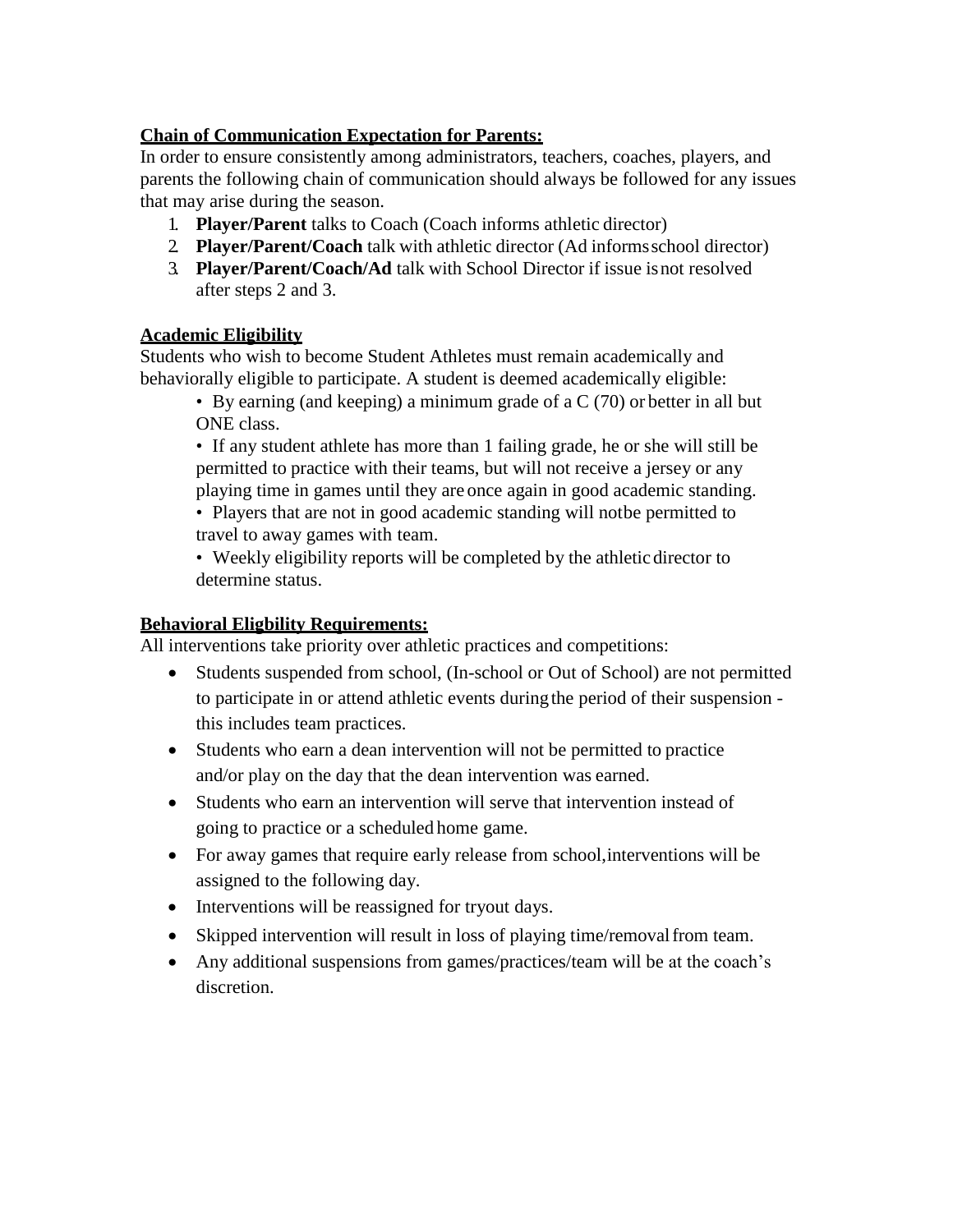## **VARSITY LETTERING GUIDELINES:**

The criteria for earning the DSST Byers High School varsity letter have been established by the members of the athletic staff. A philosophy underlies the criteria. The coaching staff believes that, for students at our school, earning a varsity letter should require evidence of *commitment* to team and *expertise* in sport. Measuring expertise is not a science. Nonetheless, we have well-defined standards for the sake of uniform decisionmaking. The criteria are set according to standards the coaching staff believes are *high*, yet *reasonable*. The policies are intended to *encourage* students to *persevere* toward the goal of earning the varsity letter rather than to discourage or belittle anyone who fails to attain the standards. All coaches are invited to participate in the process of adopting and amending the criteria. Suggestions for change must be recommended by a coach and are adopted only upon approval of a majority of the full coaching staff.

## **General Policies**

- 1. *Varsity* athletes who remain as members of the team in good standing *throughout the full season* are *eligible* to earn a varsity letter, subject to the provisions below.
- 2. Senior athletes who have participated in a given program (varsity or junior varsity) for at least three years shall receive a varsity letter.
- 3. Injured athletes who meet the "playing time" criteria for the contests held up to the time of the injury *may* receive a letter.
- 4. A student-trainer will receive a letter after his/her second season of service. This will be done under the direction of the Faculty Trainer and the Athletic Director
- 5. Managers who have held the position for at least *three* seasons in the same sport *may* earn a letter. Only those who, in the judgment of the coach, have made a *significant commitment of time and effort* shall be awarded the letter.
- 6. Any student involved in the athletic program who does not receive a letter will receive a certificate of participation.
- 7. In cases of extenuating circumstances, exceptions to the standards listed below are permitted with the approval of the coach and the athletic director.

PLAYING TIME CRITERIA FOR EACH SPORT (regular season events)

- 1. Basketball: participate in 50% of quarters played
- 2. Cross Country: compete in 80% of varsity meets.
- 3. Soccer: participate in 50% of halves played.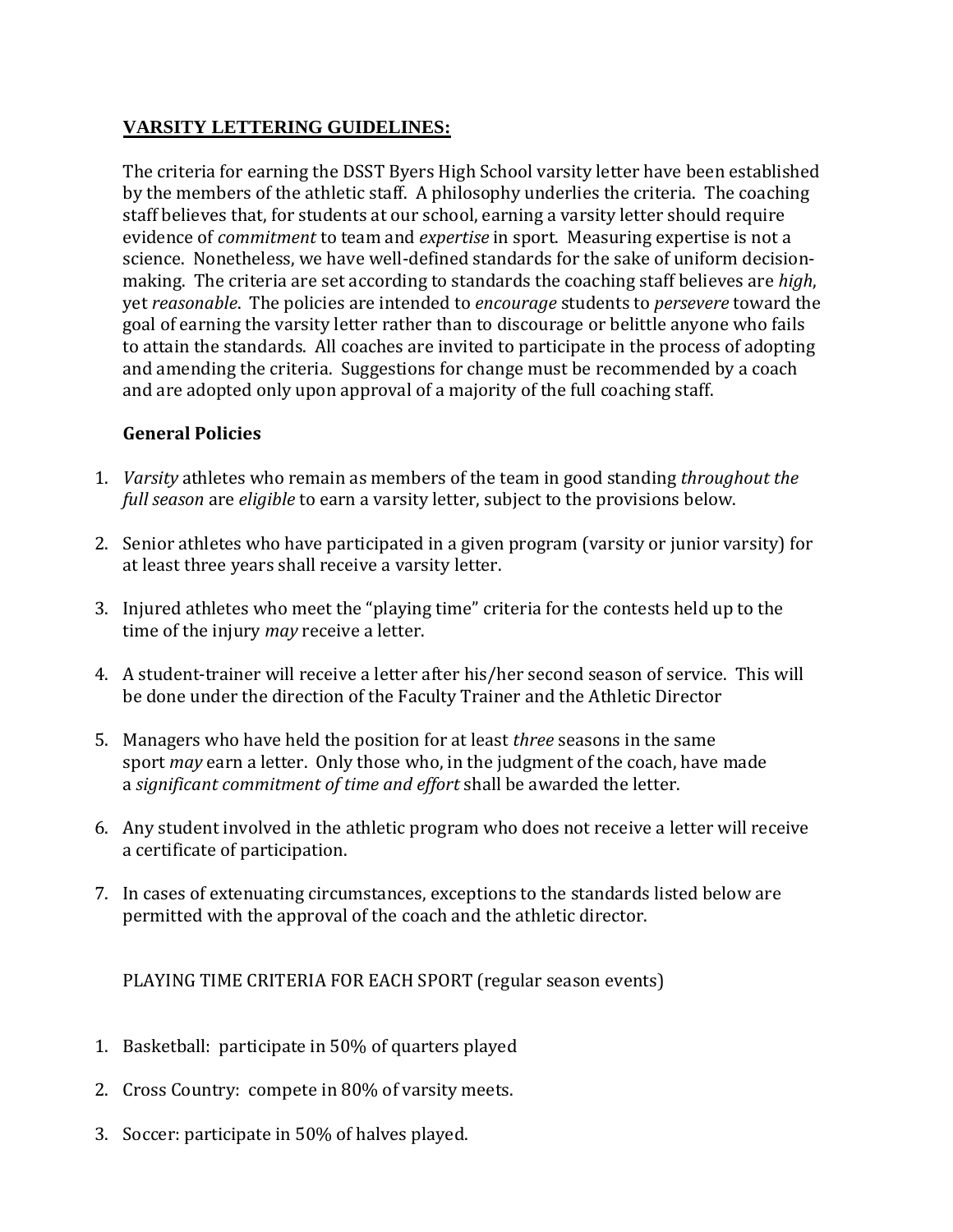- 4. Volleyball: participate in 50% of the games played.
- 5. Cheerleading: varsity members must cheer in at least 87% of the games and attend 86% of the practices during the combined fall and winter seasons in a single academic year.

### **EARLY DISMSSALL FOR COMPETITION:**

- 1. Students must be academically and behaviorally eligible.
- 2. Students must leave class on the designated time. Outlook invites will be sent to teachers with team roster.
- 3. Students must ask teachers for the work they will be missing PRIORto the competition. They are responsible for turning in any work that is due that day.
- 4. Students who receive an intervention the day of an earlydismissal game, the intervention will be reassigned to the next day.
- 5. Students who receive a dean intervention or referral will notbe permitted to travel.

### **COACHES REQUIREMENTS:**

- Obtain CPR/First Aid Class
- Mandatory Reporting
- Take the NFHS Concussion Course
- Obtain CHSAA Certification/Coaching RegistrationInformation Form
- Complete CHSAA Online Test
- **ALL HEAD VARSITY COACHES are required to attend, annually, a CHSAA approved rules clinic in their sport prior to the start of the first interscholastic contest.**
- DSST Human Resources documentation required
	- o Background check at Denver Public School involving fingerprinting
	- o Drivers' License record
	- o W-9 filing
- Take an extensive course in driving the DSST Multifunction School Activity bus

## **COACHES' CODE OF CONDUCT**

The function of a coach is to educate students properly through participation in interscholastic competition. The interscholastic program is designed to enhance academic achievement and should neverinterfere with opportunities for academic success. Each athlete will be treated with respect and his or her welfare shall be of the uppermostimportance at all times.

**THE COACH** must be aware that he or she has a tremendous influence, either good or bad, in the education of the student athlete and, thus, shall never place the value of winning above the value of instilling the highest desirable ideals of character. **THE COACH** must constantly uphold the honor and dignity of the profession. In all personal contact with the student athlete, officials, athletic directors, school administrators, CHSAA, the media and the public, the coach shall strive to set an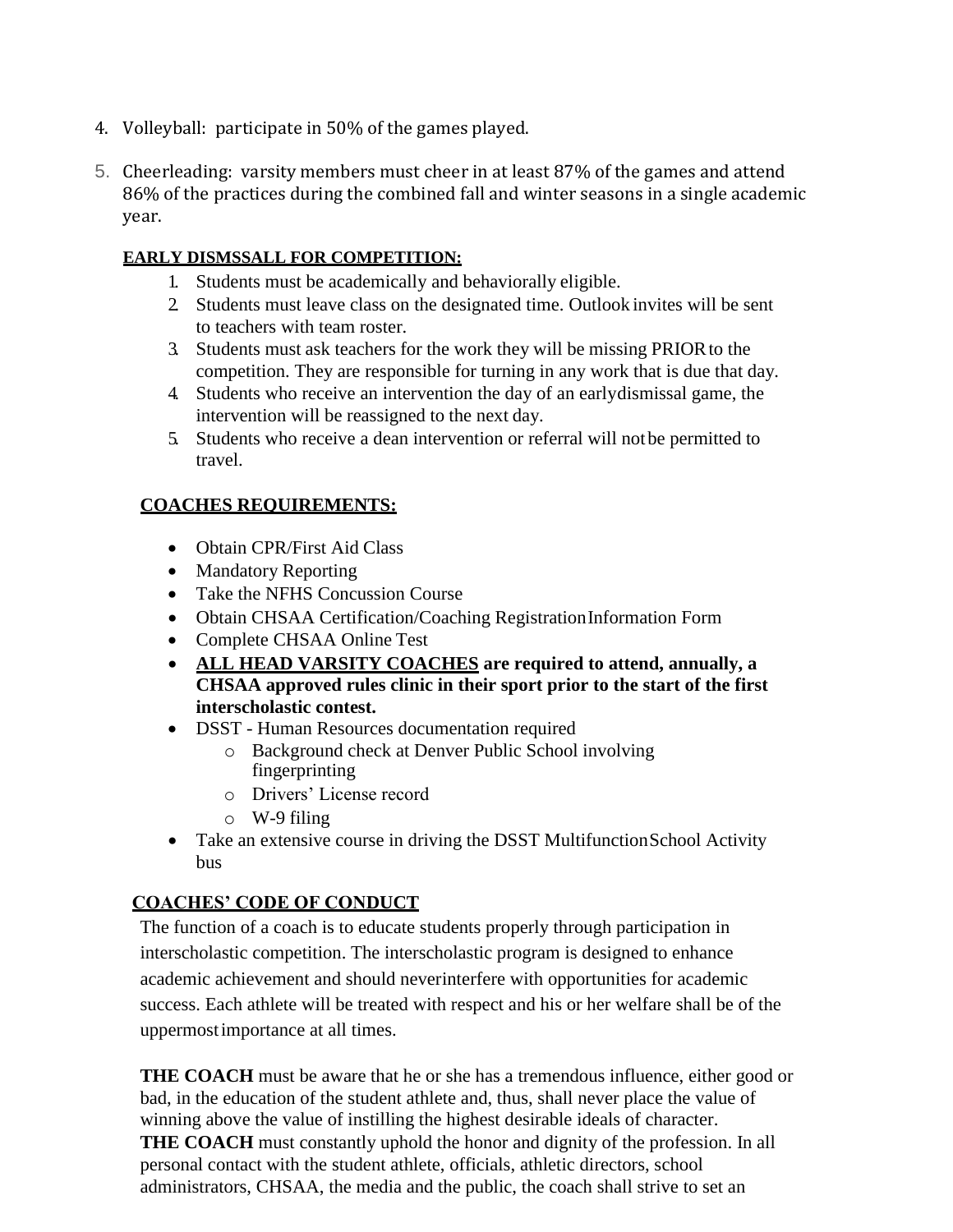example of the highest ethical conduct.

**THE COACH** shall take an active role in the prevention of drug, alcohol and tobacco abuse and under no circumstances should authorize their use.

**THE COACH** shall promote the entire interscholastic program of the school and direct his or her program in harmony with the total school program.

**THE COACH** shall be thoroughly acquainted with the contest rules and is responsible for their interpretation to team members. The coach shall not try to seek an advantage by circumvention of the spirit of the rules.

**COACHES** shall actively use their influence to enhance sportsmanship by their players and spectators, working closely with the Athletic Director.

**CONTEST OFFICIALS** shall have the respect and support of the coach. The coach shall not indulge in conduct which will incite players or spectators against officials. Public criticism of officials or players is unethical.

**BEFORE AND AFTER CONTESTS**, coaches will meet and exchange friendly greetings to set correct tone for the event. Also make sure that after contests the field or court is free of debris and all equipment is put away.

**COACHES' CHECKLIST** - A helpful list of responsibilities to which all DSST

coaches should adhere:

## **PRE-SEASON**

- 1. Meet with other coaches in the program.
- 2. Check a tentative roster for numbers and gradelevels.
- 3. Consider seasonal objectives and write them down.
- 4. Consider goals to be accomplished before first competition.
- 5. Communicate with parents (email) and players.
- 6. A get-together with parents and players is an important element of preseason. Include a handout to clarify your expectations and rule changes/interpretation.
- 7. Check equipment, field or facility, uniforms and schedule, including scrimmages.
- 8. Post pertinent information on the Athletic Bulletin Board orvia email to Athletic Director.
- 9. Plan the first week's practices.

## **DURING SEASON**

- 1. Coaches are responsible to provide a practice schedule for the season. This schedule should be given to the athletes, the parents and the Athletic Director.
- 2. Practice should not be called off during the time allocated for practice unless it is cleared with the AthleticDirector.
- 3. At the beginning of the season, submit an accurate rosterto the Athletic Office. Update the team roster as is needed during the season. Notify the Athletic Director of any changes.
- 4. Write down a daily practice plan.
- 5. Make sure water and a med kit are on site at each game and practice.
- 6. Check field or facility and equipment for safety eachday. Report any problems to the Athletic Director.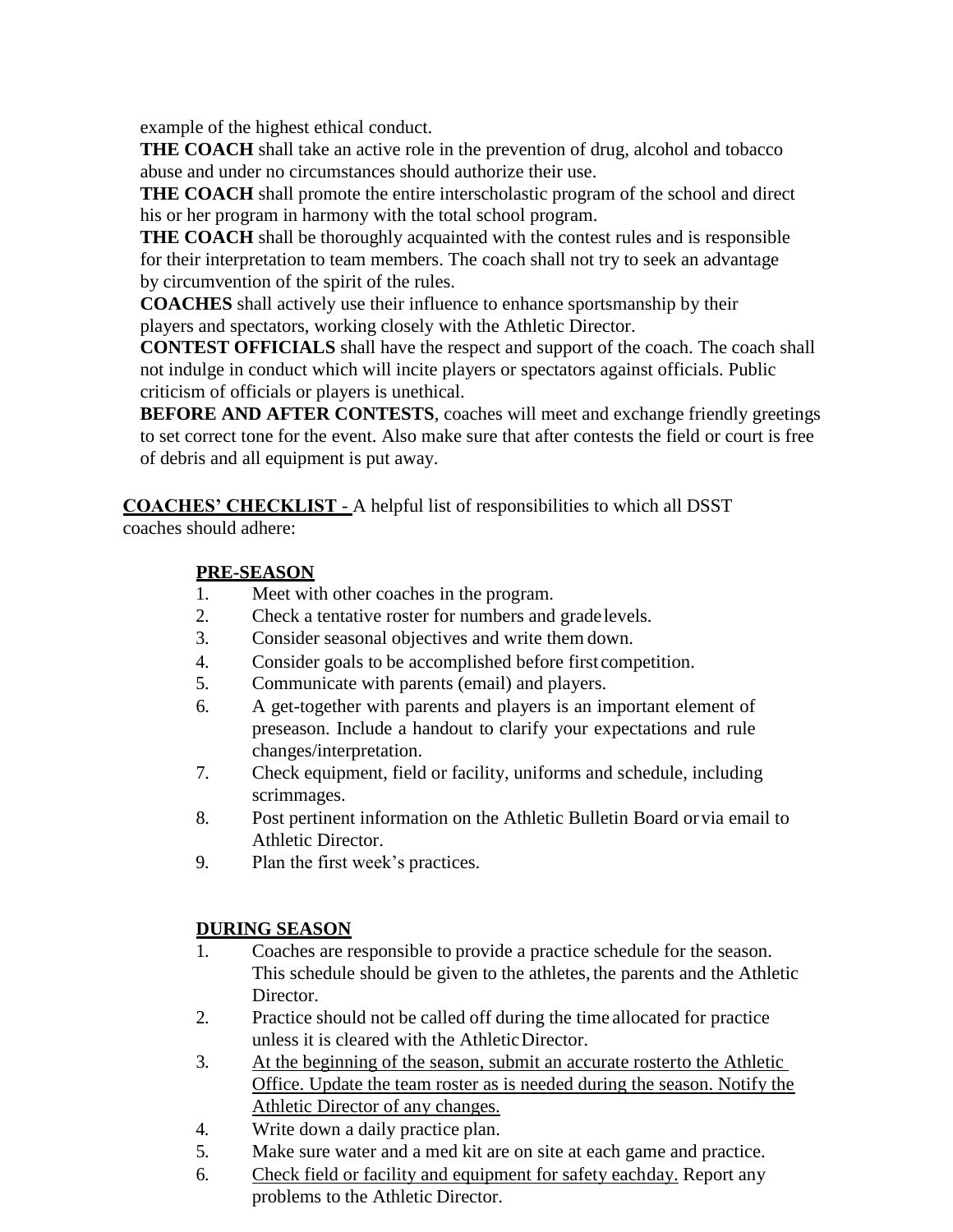- 7. Communicate all vital details regularly in pre- orpost-practice briefing. Post details if necessary.
- 8. Supervise players in dressing rooms before and afterpractice. Every coach is responsible for his or her team. Ensure the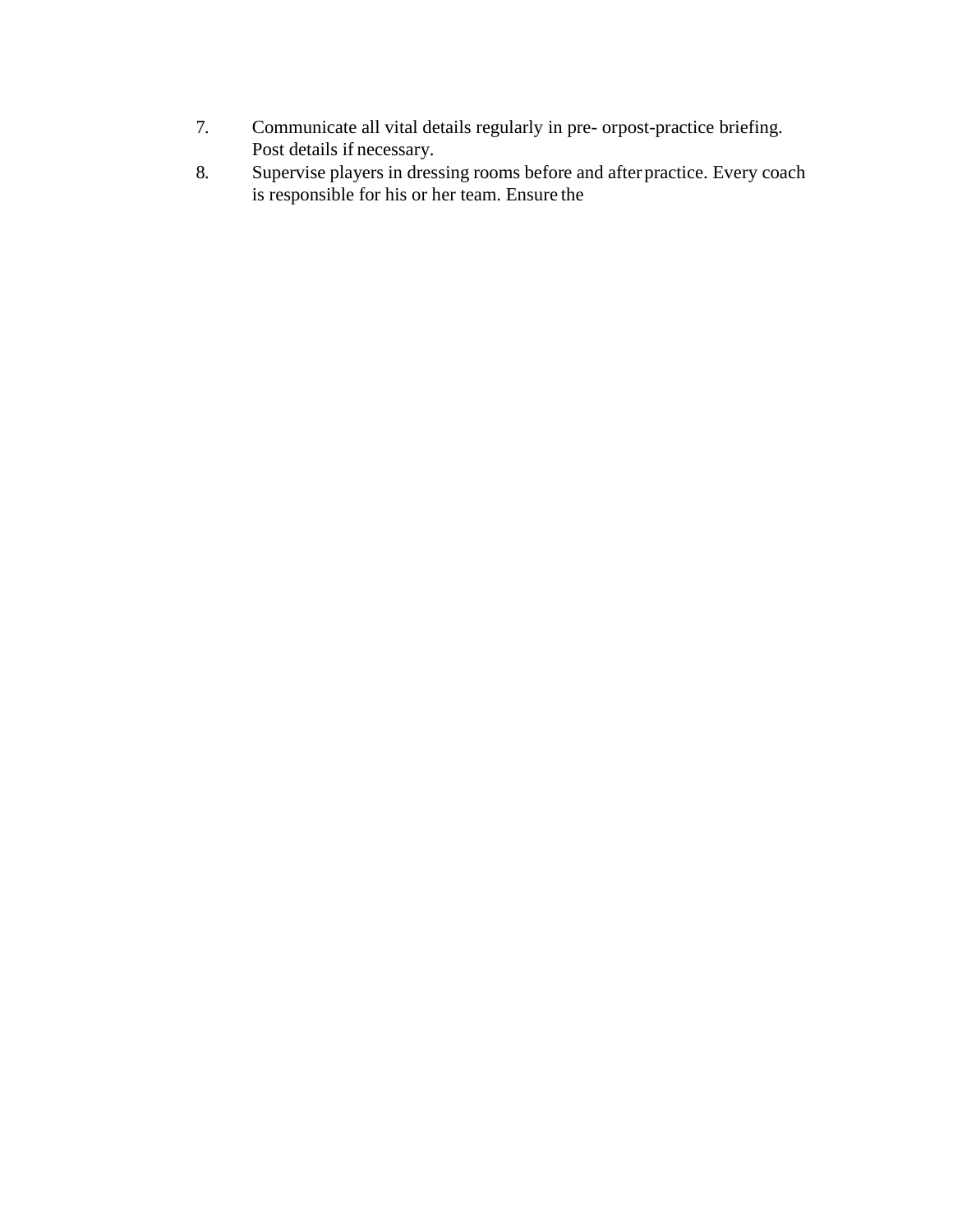dressing rooms are left in the same (if not better) state than before.

- 9. Locker facilities for visiting teams and officials should be prepared prior to the contest.
- 10. Insist on all team members being in proper school uniformsfor games.
- 11. Coaches should be at the contest site prior to the arrival of both teams.
- 12. Coaches should greet the visiting team and officials.
- 13. Keep accurate statistics.
- 14. Communicate outstanding accomplishments to the school community by using the Morning Meeting assembly via email to Athletic Director
- 18. **Coaches need to wait until all players have been picked up before leaving**.
- 19. Fill out an accident report within 24 hours of any injury. Call the injured athlete's home in the evening to check on the situation. Report accident information to the OfficeManager and the Athletic Director

## **POST-SEASON**

- 1. Collect all equipment and uniforms immediately followingthe close of the season. Both should be clean.
- 2. Perform inventory of equipment.
- 3. Compute final statistics
- 4. Complete the End of Season Report including requisitionsfor next year.
- 5. Arrange to meet with the Director of Athletics forseason wrap-up and evaluation.
- 6. Provide the Athletic Director with names of award winners and list of players who earned a passing grade and who lettered.
- 7. Help arrange final team get-together. You can reserve the Cafeteria for banquets/go to a restaurant/players orcoaches home. Costs can be covered by funds in your agency account or divided by all participants.
- 8. Provide the Athletic Director/Assistant with
	- a. List of players who earned a passing grade, including managers, timekeepers, and video assistants.
	- b. Names of award winners
	- *c.* Who lettered *– after evaluating playing time, it is the coaches judgment as to who earned a Varsity status*
		- $\bullet$  1<sup>st</sup> year Varsity Chenille DSST Letter with pin of designated sport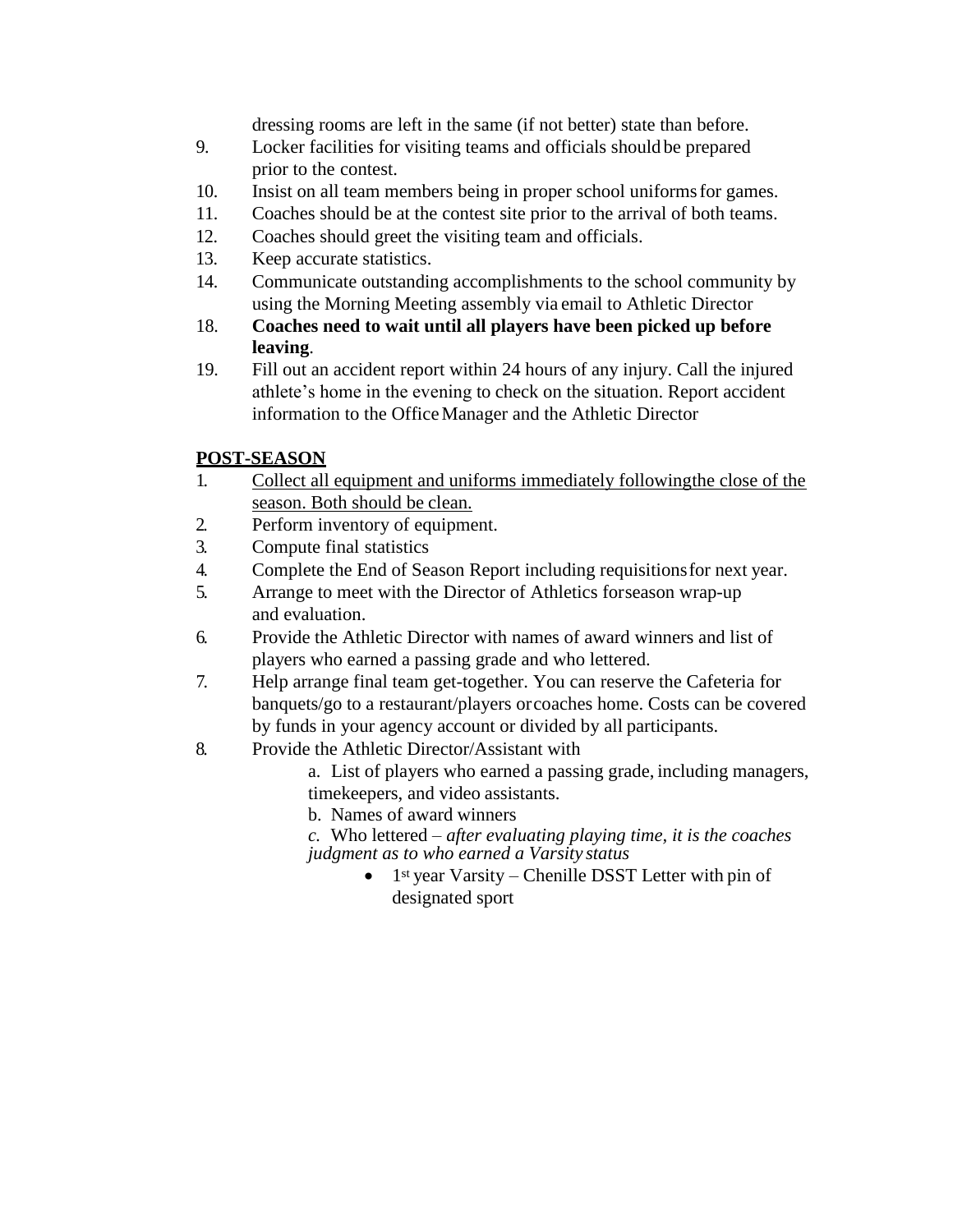- 1 bar for each year thereafter
- 1 captain's pin for Captains

#### . **EQUIPMENT/UNIFORMS**

- 1. COACHES are responsible for issuing and collecting all equipment.
- 2. **CHECK EQUIPMENT DAILY FOR SAFETY**.
- 3. Suggest needed equipment, repair and replacement tothe Athletic Director.
- 4. Maintain an inventory of equipment.
- 5. Be responsible for collecting equipment at the completion ofthe season.
- **6. COACHES ARE RESPONSIBLE FOR THE RETURN OF ALL UNIFORMS FROM THEIR ATHLETES.**
- **7. Any equipment purchased by DSST must be returned to the Athletic Department at the end of your season and is NOT to be used for outside programs.**

# **GENERAL COMMENTS**

- 1. Read each emergency form of your players prior to the start of the season. Make note of any health concerns of your players.
- 2. Safety of equipment and facilities are very important; check over prior to the start of each practice, scrimmage and game.
- **3. NEVER PLACE YOUR TEAM AND YOURSELF IN A LIFE THREATENING SITUATION, I.E. PRACTICING IN THREATENING WEATHER, ESPECIALLY WHEN THUNDER AND LIGHTNING ARE PRESENT. UTMOST PRECAUTIONS SHOULD BE USED.**
- 4. Outline duties of team managers and supervise their work.
- 5. Please keep the following areas locked when not supervised bya coach: student locker rooms, equipment storage area, weight room and dance studio.
- 6. Fields and courts should be kept free of trash; each team will be responsible for the cleaning of these facilities.
- **7. COACHES MUST BE PRESENT AT THE ISSUING AND RETURNING OF EQUIPMENT. A COMPLETE POST-SEASON INVENTORY MUST BE SUBMITTED TO THE ATHLETIC DIRECTOR ONE WEEK FOLLOWING THE LAST GAME OF THE SEASON.**

# **STANDARD OF CARE**

Coaches' area of responsibility:

- 1. Teach athletes to protect themselves.
- 2. Teach proper fundamentals.
- 3. Supervise activities.
- 4. Maintain a safe coaching and playing environment.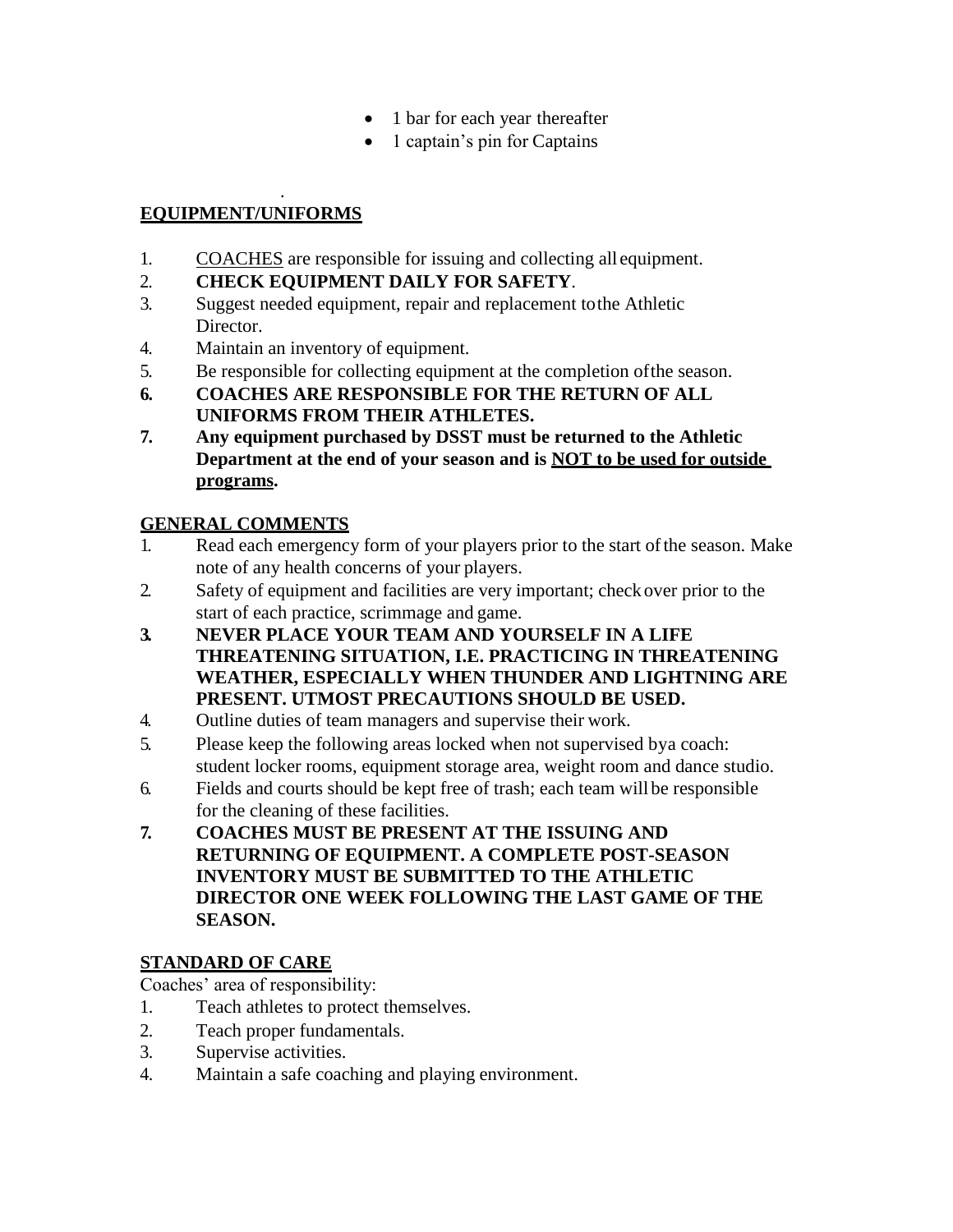- 5. Inspect, repair and recondition equipment properly.
- 6. Teach athletes to inspect their own equipment.
- 7. Create and set policies and procedures for an activity.
- 8. Properly match athletes.
- 9. Properly administer first aid.
- 10. Keep adequate and accurate records

#### **COACHES SHOULD NEVER:**

- 1. Employ or permit violations of game rules, including special rulesfor certain games, which have been agreed upon by the coaches prior to the game.
- 2. Employ or permit violation of good sportsmanship.
- 3. Employ or permit violations of school rules.
- 4. Knowingly endanger a participant's health.
- 5. Socialize (drink, smoke, etc.) with any DSST member(s) forany reason.

#### **SPORTSMANSHIP**

Good sportsmanship and citizenship are keys in the public's perception of interscholastic athletics and activities and their role in the educational system. A coach who is a good sportsperson believes and teaches that athletic competition is an ethical pursuit, one that builds character and shapes lifetime attitudes.

As a coach at DSST, it is **expected** that your sportsmanship will include:

- $\triangle$  Helping athletes to develop a positive self-image;
- $\triangle$  Promoting respect for the rules, officials and their decisions, and opponents. Treat opponents and officials with the respect that is due them as guests and fellow human beings and **ALWAYS** shake hands. Never blame an official for a loss; they are an integral part of the game. Remember that this is just a game-someone must win and someone must lose…

that's sports- life goes on!!!

- \* Providing an equal opportunity for all to learn skills;
- $\triangleleft$  Encouraging these individuals to continue their participation in a variety of athletic activities to enhance their overall education;
- **CONTROLLING YOUR TEMPER AT ALL TIMES ON AND OFF THE FIELD/COURT**! Yellow/red cards and technicals will not be tolerated! *If you receive a technical or are ejected from a game, you MUST see the Athletic Director the next day*.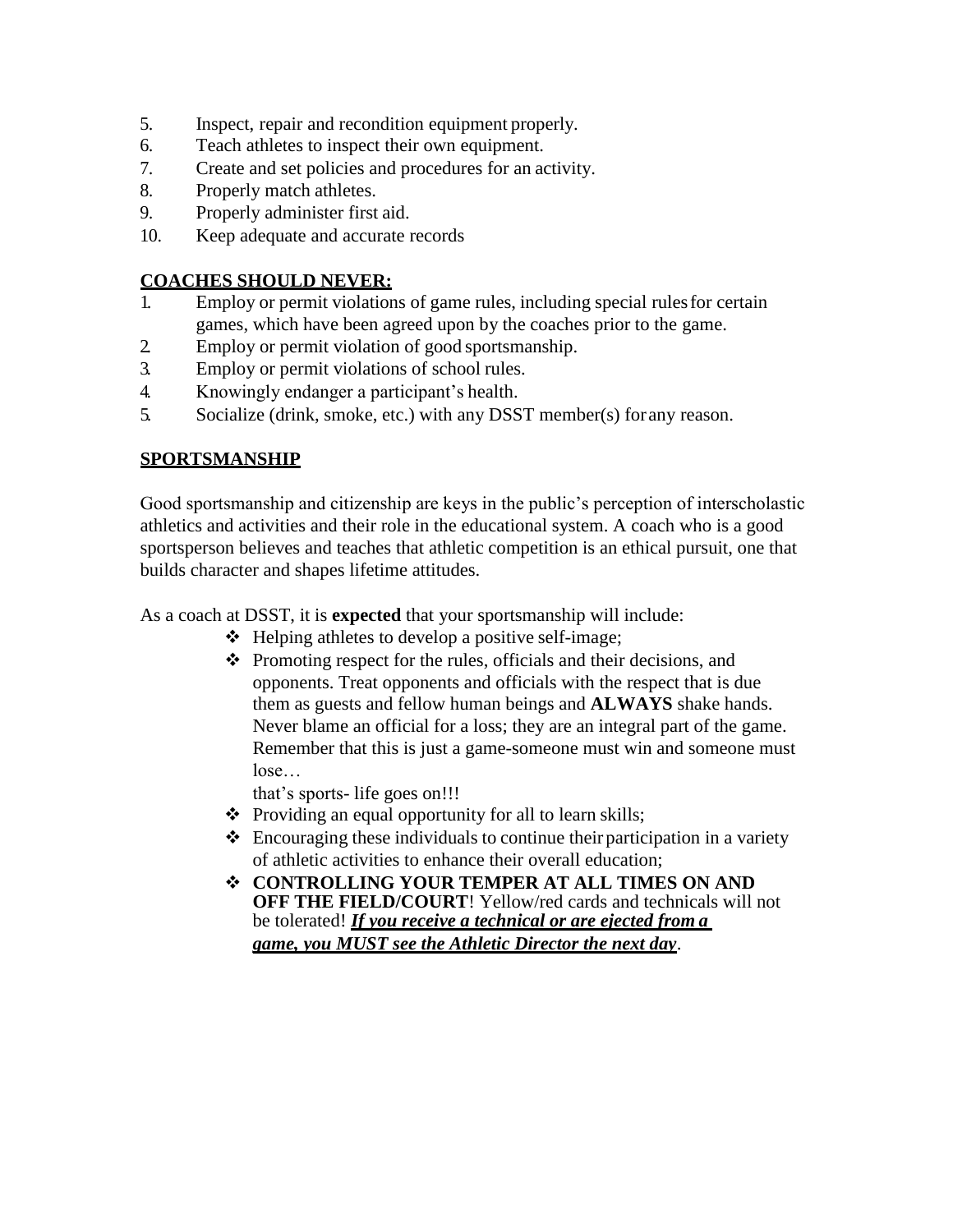# **COACHING CLINICS/PROFESSIONAL DEVELOPMENT:**

All coaches are encouraged to attend clinics, either in house, or externally. When a coach has information on a clinic or seminar, it must be submitted to the Athletic Director for approval and payment.

## **TRANSPORTATION**

Travel to all athletic contests and games will be by individual parents, parent carpool, and occasionally by DSST transportation. The Coach of the team will be responsible for gathering directions from Byers to the contest and providing that information to the parent car pool or any parents wishing to attend the game. That may change for playoffs and championships. Any student wishing to participate in the parent carpool must submit a **transportation waiver.** When chartered transportation is made available, all players must ride to the game. Parents may ride home with parents after informing coaches.

## **LIGHTNING POLICY**

The official in charge of the contest or a coach shall suspend an athletic contest in process immediately when the first sound of thunder is heard and/or the first sighting of lightning is observed. If the contest should be resumed, the official shall inform the head coach of both teams that the contest may be continued if both head coaches agree to play. The contest shall not be resumed unless both head coaches agree to play.

## **SCHEDULE CHANGES**

If a game is cancelled due to weather conditions or other reason, this information will be posted on Team Snap. The cancellation word needs to get to the athletes ASAP so transportation arrangements can be made.

## **EQUIPMENT ROOM**

- $\triangleleft$  Students are not allowed to use the weight room without adult supervision.
- $\triangleleft$  Students are not allowed to be in the equipment room without adult supervision.

### **DO NOT ALLOW YOUR ATHLETES TO BE IN THE LOCKER ROOMS DURING PRACTICES/GAMES.**

### **Student Locker Room Rules:**

- Roughhousing and throwing of objects is prohibited in thelocker room. Hazing of other players is not allowed.
- No one, except coaches and assigned players, is allowed inthe locker room.
- All spiked or cleated shoes must be put on and taken off outside of the DSST Entrance. **CLEATS ARE NOT ALLOWED INSIDE THEBUILDING!**
- $\bullet$  Students are not allowed in the locker room during practice/game times.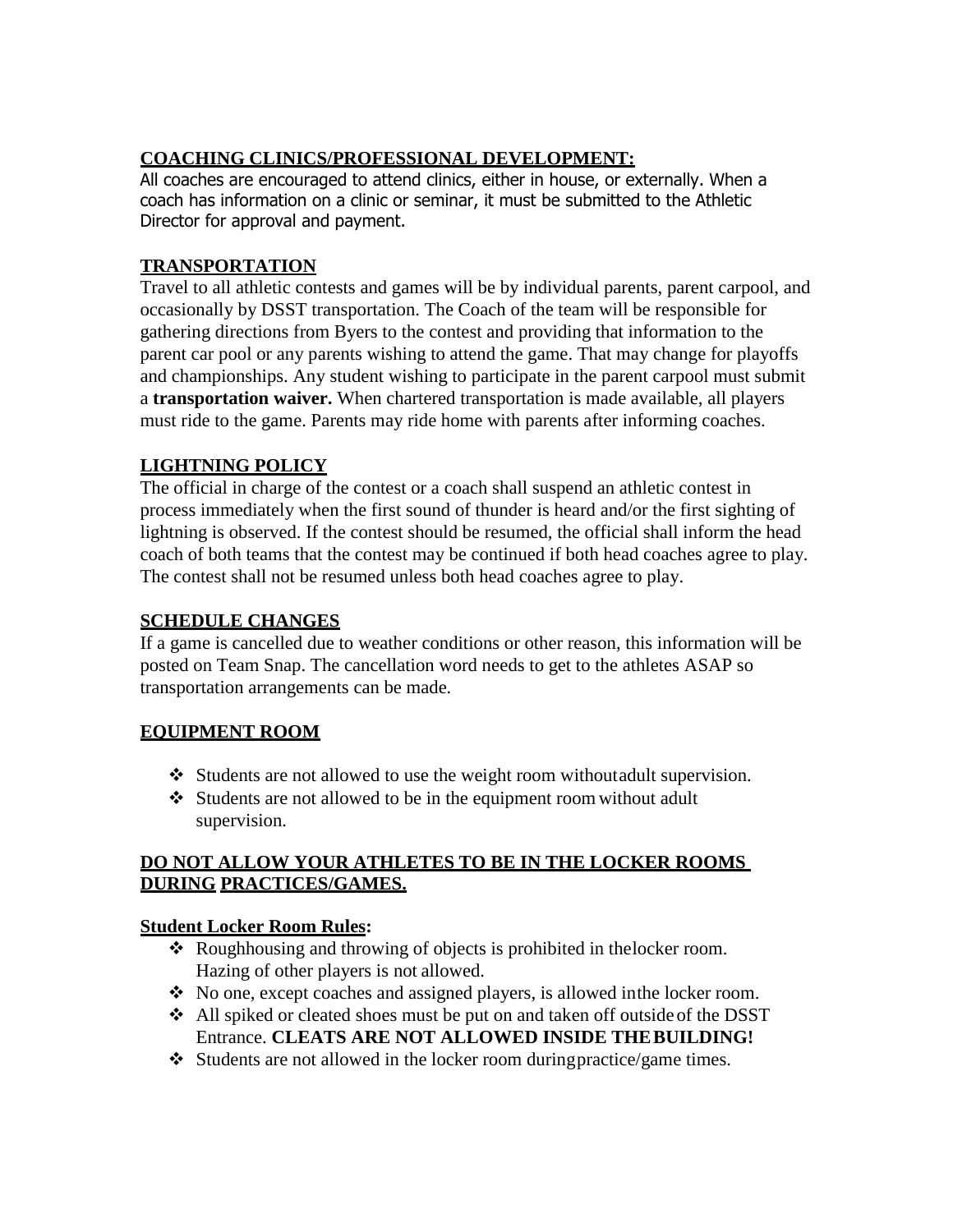# **RESPONSIBILITIES OF THE STUDENT ATHLETE**

Being a member of DSST's Athletic program is the fulfillment of an early ambition for many students. The attainment of the goal carries with it certain traditions and responsibilities that must be maintained. A great athletic tradition is not built overnight; it takes the hard work of many people over many years. As a member of an interscholastic squad of DSST, you are creating a wonderful tradition, a tradition you are challenged to uphold.

- 1. Responsibilities of the athlete: The most important of these responsibilities is for the individual to broaden him/herself and develop strength of character. Athletes owe it to themselves to get the greatest possible good from their school experiences. Their academic studies and participation in other extracurricular activities, as well as in sports, prepare them for life as anadult.
- 2. Responsibilities to the school: As a team member, athletes assume responsibility to their school. DSST cannot maintain its position as an outstanding school unless students do their best in whatever activity they engage in. By participating in athletics to the maximum of their ability, they are contributing to the reputation of the school. They assume a leadership role when they are on the athletic team. The student body and citizens of the community know these students. They are on stage with the spotlight on them. **The student body, the school community and other communities judge our school by their conduct and attitude.**  Because of this leadership role, they can contribute greatly to school spirit and community pride.
- 3. Responsibilities to coaches: Many extra hours of time and effortgo into the planning and orchestrating of athletic teams. The coach plays a major role to insure a successful athletic season.

### **HAZING**

*All acts of hazing (defined as any act or ceremony which creates the risk of harm, either physical or psychological, to the student or to any other party and that is committed as a form of initiation into a particular club or activity) in the Athletic Department or any of its organizations will NOT BE TOLERATED*. Report incidents of hazing to the Athletic Director.

### **STUDENT ATHLETE TRAINING AND SEASON RULES AND REGULATIONS**

Student athletes of DSST shall not possess, use, sell, give, or otherwise transmit, or be under the influence of any drug, or counterfeit drug, the possession of which is prohibited by law. This includes narcotic or hallucinogenic drugs, alcohol, amphetamines, steroids, cocaine or intoxicants of any kind. The use or possession of any tobacco product is also prohibited. (This rule applies at any school sponsored athletic event, including during school, after school, on the school bus, before, during or after games whether they be at home or away.)

## **VIOLATION OF TRAINING RULES:**

Students are subject to all school disciplinary rules as described in DSST Handbooks and the "Athletes Code of Conduct" contract. Athletes who violate these rules will meet with the Athletic Director for disciplinary action after each offense. Remember: Athletics does not tolerate violation of these rules.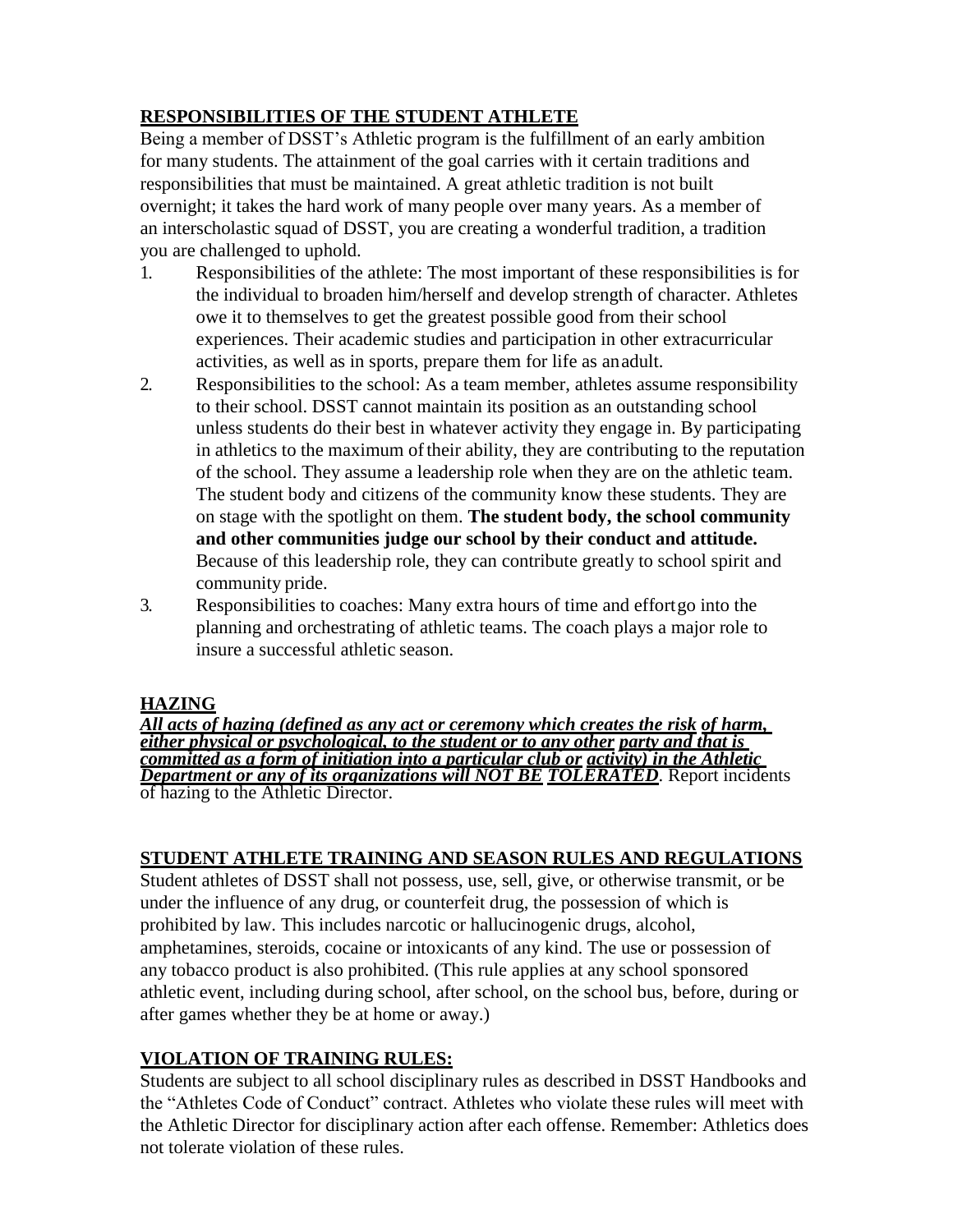### **TALKING TO STUDENTS**

When issues arise with your athletes, please utilize the proper channels of command to handle the situation. Inform the Athletic Director first. You may be asked to consult with the Advisor or an academic dean. From there, the Head of School may be consulted as well. It is not a good idea to talk to other students about the individual in question.

### **AFTER HOURS CAMPUS EMERGENCIES**

Please note: An **EMERGENCY** is commonly thought of as a serious situation or occurrence that happens unexpectedly and demands immediate action; a condition of urgent need for action or assistance.

### **EMERGENCIES/INJURIES/MEDICAL PROCEDURES/ACCIDENT REPORT IMPORTANT PHONE NUMBERS:**

EMERGENCIES: 911 DSST: 303.524.6350 Cassidy Greif: MS Athletic Director: 720.437.0316 Maty Ndiaye: HS Athletic Director: 720.808.7225 DPS Safety and Security: 720.423.3911

• \*\*If 911 is called, always call DPS Safety and Security immediately after\*\*

## **COACHES' LIABILITY**

The school maintains a general liability policy and an excess coverage policy for all employees of the school. A coach could be sued for personal negligence--totally irresponsible behavior showing absolutely no common sense--knowingly endangering someone by forcing him/her to perform who, because of an obvious injury, could not perform. If common sense is used a coach has nothing to be concerned about. To cover all bases, no matter how small the injury, an accident report should be filled out and one copy returned to the Office Manager.

## **COACHES' CLINICS:**

All coaches are encouraged to attend clinics. When a coach has information on a clinic or seminar, it must be submitted to the Athletic Director for approval and payment.

#### **SPECIAL CONCERNS FOR COACHES AND TRAINERS STERIODS**

A student who uses anabolic steroids or other performance-enhancing drugs is ineligible for interscholastic competition until such time as medical evidence can be presented that the student's system is free from anabolic steroids or other performance enhancing drugs.

"School personnel and coaches should not dispense any drug, medication or food supplement except with extreme caution and in accordance with the policies developed in consultation with parents, health care professionals, and senior administrative personnel of the school or district." Use of any drug, medication, or food supplement in a way not prescribed by the manufacturer should not be authorized or encouraged by school personnel or coaches. Even natural substances in unnatural amounts may have short-term or long-term negative health effects. In order to minimize health and safety risks to student athletes, maintain ethical standards and reduce liability risks, school personnel and coaches should never supply, recommend or permit the use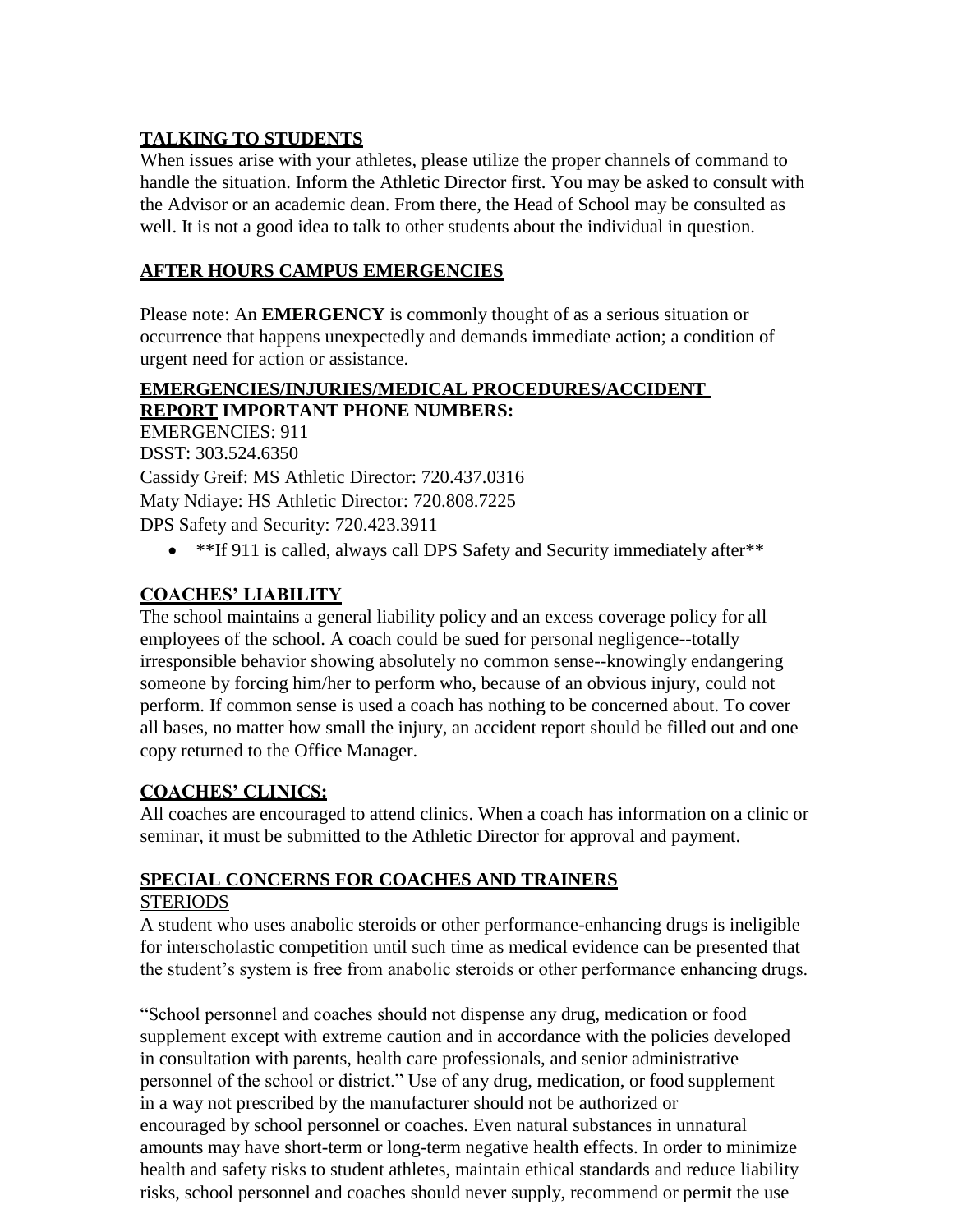of any drug,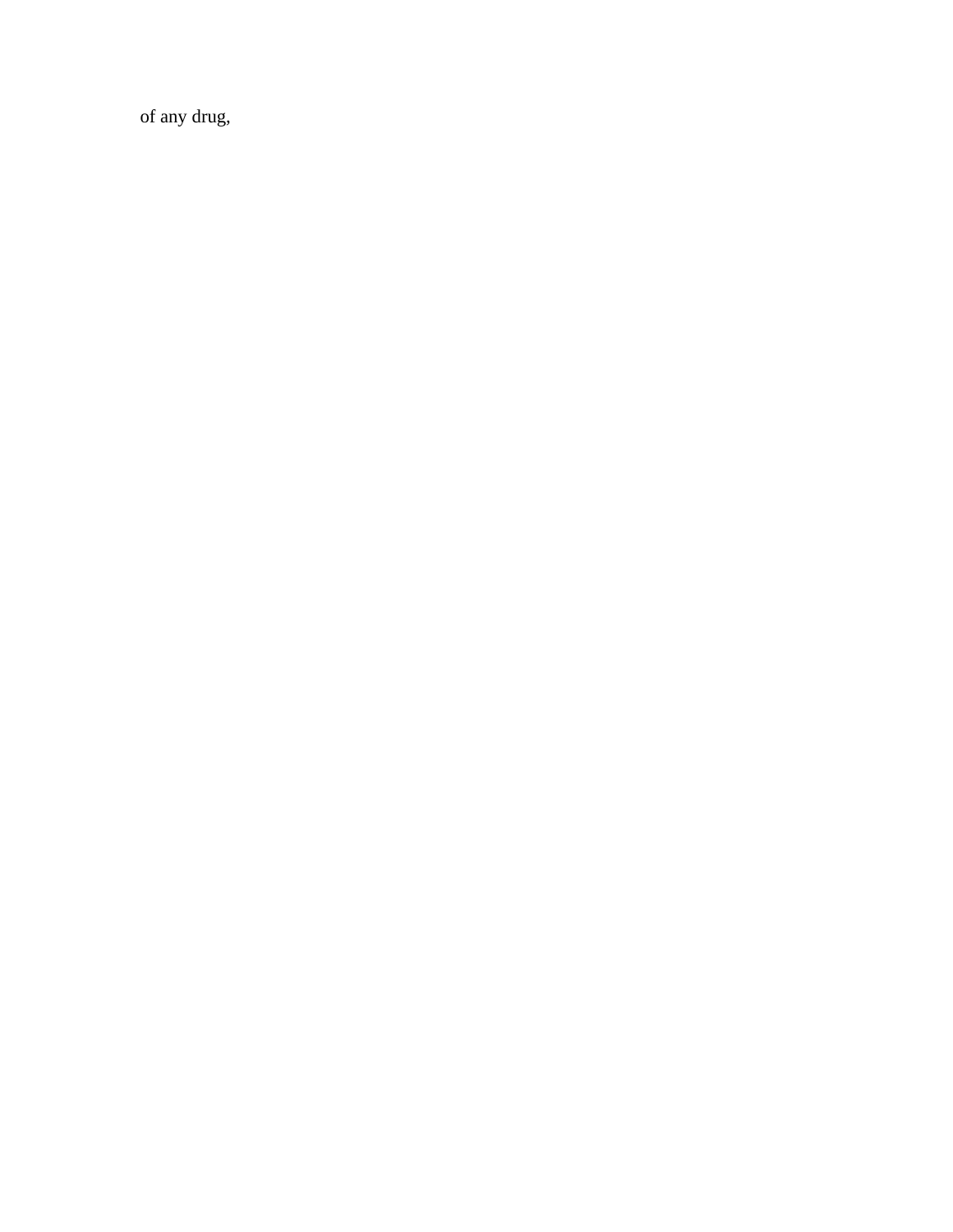medication, or food supplement solely for performance-enhancing purposes. BLOOD-BORNE PATHOGENS

Two important diseases are a constant threat to the health and safety of the coach and trainer, Hepatitis B (HBV) and AIDS (HIV). Both of these potentially deadly diseases are transmitted through exposure to blood and body fluids.

## GUIDELINES TO FOLLOW:

Hand washing should be performed using an antiseptic agent for at least 10 to 15 seconds with soap, water and friction:

- 1. After contact with any bodily fluids yours or another's.
- 2. Before touching open wounds or sterile bandages.
- 3. After touching any excretions and before touchingpatient again.
- 4. After using bathroom.
- 5. Before and after eating.
- 6. NOTE: the use of gloves does not replace the need for careful hand washing. Gloves should be worn at all times when dealing with blood or excretions. Articles that are contaminated (or potentially contaminated) shall be bagged in a single plastic bag. Facilities maintenance should be contacted for proper clean up.

## **EMERGENCY MEDICAL PROCEDURE**

### **STUDENT INJURIES**

- 1.
- $\div$  If there is any question at all as to whether or not the student should be moved (especially in the case of possible internal, head, or bone injuries), DO NOT MOVE the student. Instead, be sure that the student is covered and direct **ONE** person to call an ambulance and come back to let you know that the call has been made. Err on the side of caution.

## **CALL 911**

**Inform** the DSST receptionist when an emergency vehicle is called.

### **\*\*\*OR**

 $\cdot \cdot$  If the student can be safely moved, prepare to take the student to the nearest hospital.